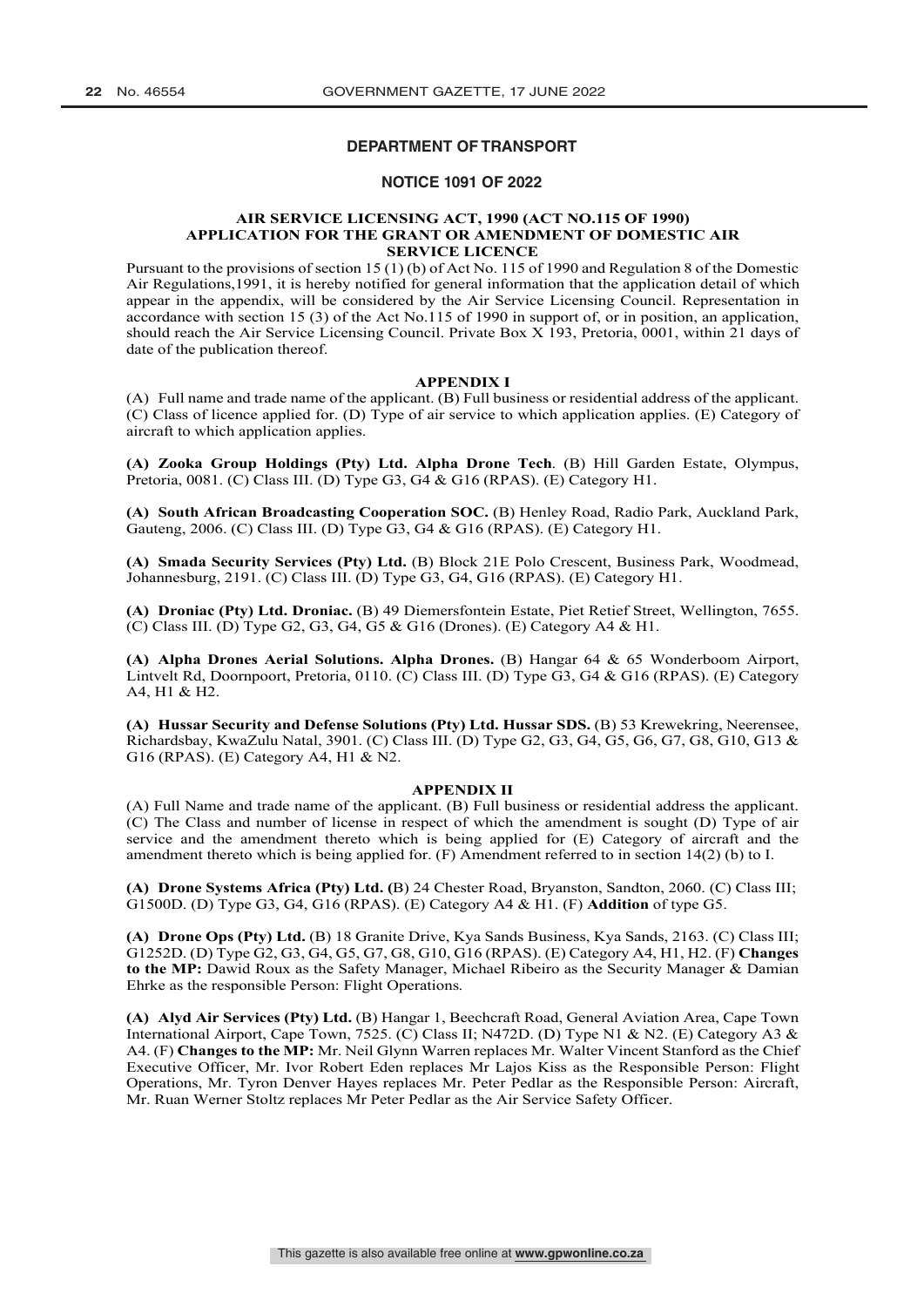# **AIR SERVICE LICENSING ACT, 1990 (ACT NO.115 OF 1990) APPLICATION FOR THE GRANT OR AMENDMENT OF DOMESTIC AIR SERVICE LICENCE**

Pursuant to the provisions of section 15 (1) (b) of Act No. 115 of 1990 and Regulation 8 of the Domestic Air Regulations,1991, it is hereby notified for general information that the application detail of which appear in the appendix, will be considered by the Air Service Licensing Council. Representation in accordance with section 15 (3) of the Act No.115 of 1990 in support of, or in position, an application, should reach the Air Service Licensing Council. Private Box X 193, Pretoria, 0001, within 21 days of date of the publication thereof.

## **APPENDIX I**

(A) Full name and trade name of the applicant. (B) Full business or residential address of the applicant. (C) Class of licence applied for. (D) Type of air service to which application applies. (E) Category of aircraft to which application applies.

**(A) SA Red Cross Air Mercy Service (AMS) Trust.** (B) Beechcraft Road, Matroosfontein, Cape Town, 7525. (C) Class III. (D) Type G3, G4 & G16 (RPAS). (E) Category H1.

**(A) SkySpec Technologies (Pty) Ltd. (**B) 79 Fairfields Omar Cassim, Fairview, Port Elizabeth, Eastern Cape, 6070. (C) Class III. (D) Type G3, G4, G5 & G16 (RPAS). (E) Category H1.

**(A) Aviatte Air (Pty) Ltd. Aviatte Air.** (B) 208 Aviation Hangar, Hangar 59, Wonderboom Airport, Pretoria. (C) Class II. (D) Type N1& N2. (E) Category A3 & A4.

**(A) National Transmission Company South Africa (Pty) Ltd. NTC Aviation.** (B) NTCSA Aviation, 311 New Road, Grand Central Airport, Midrand, 1685. (C) Class II & III. (D) Type N1, N2, G3, G4 & G15. (E) Category H1 & H2.

## **APPENDIX II**

(A) Full Name and trade name of the applicant. (B) Full business or residential address the applicant. (C) The Class and number of license in respect of which the amendment is sought (D) Type of air service and the amendment thereto which is being applied for (E) Category of aircraft and the amendment thereto which is being applied for. (F) Amendment referred to in section 14(2) (b) to I.

**(A) Air Venture Hot Ballooning CC. Air Ventures Hot Air Ballooning.** (B) 105 Clinic Road, Muldersdrift, 1747. (C) Class II & III; N873D & G874D. (D) Type N1& G2. (E) Category A3 & A4. (F) **Changes to the MP:** C. Fillmore replaces M.J. de Souza as the Air Service Safety Officer.

**(A) PACSys (Pty) Ltd.** (B) Unit 5B (Yellow) Wow Park, 2 Gourly Road, Ballito, Kwa-Zulu Natal, 4420. (C) Class III; G1459D. (D) Type G3, G4, G5, G6, G10, G16 (RPAS). (E) Category H1. (F) **Changes to Postholders:** Safety Manager: Mykaila Forte. Responsible Person Flight Operations and Aircraft and Security Manager: Matthew Houghting. Quality Manager: Palesa Shitlabane. **Changes to the Base of Operations:** Unit 5B (Yellow) Wow Park, 2 Gourly Road, Ballito, Kwa-Zulu Natal, 4420.

**(A) Directional Survey and Mapping (Pty0 Ltd. (**B) 194 Kock Street, Rustenberg, North West, 0299. (C) Class III; G1518D. (D) Type G3, G4, G16 (RPAS). (E) Category H1. (F) **Changes to the MP:**  SMS: Rayno Fourie replaces Bianca Swanepoel. QMSZ: Jaedin Cleven replaces Bianca Swanepoel.

**(A) Combined Private Investigations (Pty) Ltd. CPI Aviation.** (B) 33 New Road, Grand Central, Halfway House. (C) Class II & III; N1029D & N1030D. (D) Type N1, N2 & G15. (E) Category H1 & H2. (F) Change of company status: from Combined Private Investigations CC to Combined Private Investigations (Pty) Ltd. Changes to shareholding: R.R Robertson has 48% and Uhlanganise has 52%. Changes to the MP: RP: Aircraft: M. Bebbington for P. Noci. Air Service Safety Officer: T.N. Hill replacing S. Wilson. Accountable Manager: R. Robertson. RP: Flight Operations: M. Vergottini. RP: Aircraft: W. Oberholster and the addition of type G15.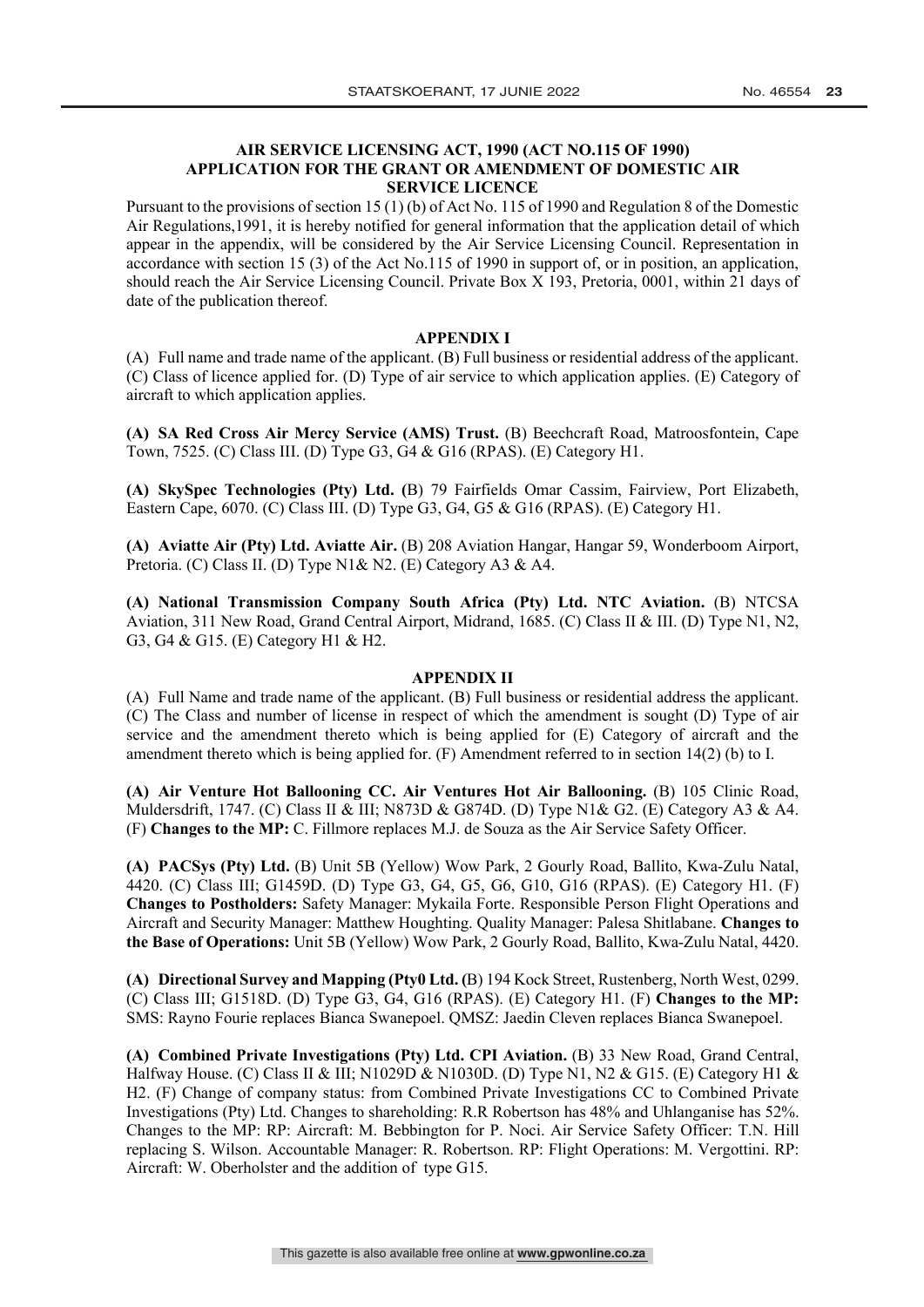# **AIR SERVICE LICENSING ACT, 1990 (ACT NO.115 OF 1990) APPLICATION FOR THE GRANT OR AMENDMENT OF DOMESTIC AIR SERVICE LICENCE**

Pursuant to the provisions of section 15 (1) (b) of Act No. 115 of 1990 and Regulation 8 of the Domestic Air Regulations,1991, it is hereby notified for general information that the application detail of which appear in the appendix, will be considered by the Air Service Licensing Council. Representation in accordance with section 15 (3) of the Act No.115 of 1990 in support of, or in position, an application, should reach the Air Service Licensing Council. Private Box X 193, Pretoria, 0001, within 21 days of date of the publication thereof.

### **APPENDIX I**

(A) Full name and trade name of the applicant. (B) Full business or residential address of the applicant. (C) Class of licence applied for. (D) Type of air service to which application applies. (E) Category of aircraft to which application applies.

**(A) Jett Airways Aircraft Solutions (Pty) Ltd**. (B) The Pavilion Cnr Dock and Portswood Roads, V&A Waterfront, Cape Town, 8001. (C) Class I. (D) Type S1 & S2. (E) Category A1.

**(A) NTG Solutions CC.** (B) Carlswald Décor Centre Office NR 2, Cnr 5<sup>th</sup> & Harry Galaun Road, Halfway Gardens, Gauteng, 1685. (C) Class III. (D) Type G3, G4 & G16 (RPAS). (E) Category H1

## **APPENDIX II**

(A) Full Name and trade name of the applicant. (B) Full business or residential address the applicant. (C) The Class and number of license in respect of which the amendment is sought (D) Type of air service and the amendment thereto which is being applied for (E) Category of aircraft and the amendment thereto which is being applied for. (F) Amendment referred to in section 14(2) (b) to I.

**(A) Global Aviation Operations (Pty) Ltd. Global Airways and Lift.** (B) Hangar 2, Northern Perimeter Road, Precinct 3, Bonaero Park, OR Tambo International Airport. (C) Class I & II; S1126D & N835D. (D) Type S1 & N1. (E) Category A1. (F) **Changes to the MP:** Alexander Baine replaces Quentin B. Tomaselli as the Chief Operating Officer and Johannes Gerhardus van Graan replaces Alexander Baine as the RP: Flight Operations.

**(A) ProWings Training (Pty) Ltd.** (B) 89 Bessemer Street, Wendywood, South Africa. (C) Class III;G1215D. (D) Type G3, G4, G8, G10, G16 (RPAS). (E) Category A4, H1 & H2. (F) **Changes to the MP:** Accountable Person : Ian Morrison Melamed. RP: Flight Operations: Ian Morrison Melamed. Safety Manager: Dwayne Cloete. RP: Aircraft : Ian Morrison Melamed. **Adding** Type G5.

**(A) Visual Air Productions (Pty) Ltd.** (B) Route 21 Business Park, 20 Regency Drive, Centurion, 0178. (C) Class III;G1224D. (D) Type G3, G4, G16 (RPAS). (E) Category A4, H1 & H2. (F) **Changes to the MP:** Safety Manager: Sam Twala. RP: Operations & Aircraft: Palesa Shitlabane. Quality Manager: Mykaila Forte. **Changes to the Base of Operations :** Route 21 Business Park, 20 Business Park, 20 Regency Drive, Centurion, 0178.

**(A) Rocketmine (Pty) Ltd. Rocketmine.** (B) Unit 4, Block B, Willow Wood Office Park, Cnr 3rd & Cedar Avenue, Fourways, Johannesburg. (C) Class III; G1279D. (D) Type G3, G4, G5 & G16 ( Remote Piloted Aircraft). (E) Category A14, H1 & H2. (F) **Changes to the MP:** Stefan Prinsloo appointed as RP: Aircraft, Gerard Temmingh appointed as Safety Manager and Security Manager.

**(A) Airlink (Pty) Ltd. Airlink. (**B) #3 Greenstone Hill Office Park, Emarald Boulevard, Greenstone Hill, Modderfontein, 1609. (C) Class I; S060D. (D) Type S1. (E) Category A1. (F) **Changes to the MP:** Mr Tjatji Samuel Mampshika is appointed as the RP: Aircraft.